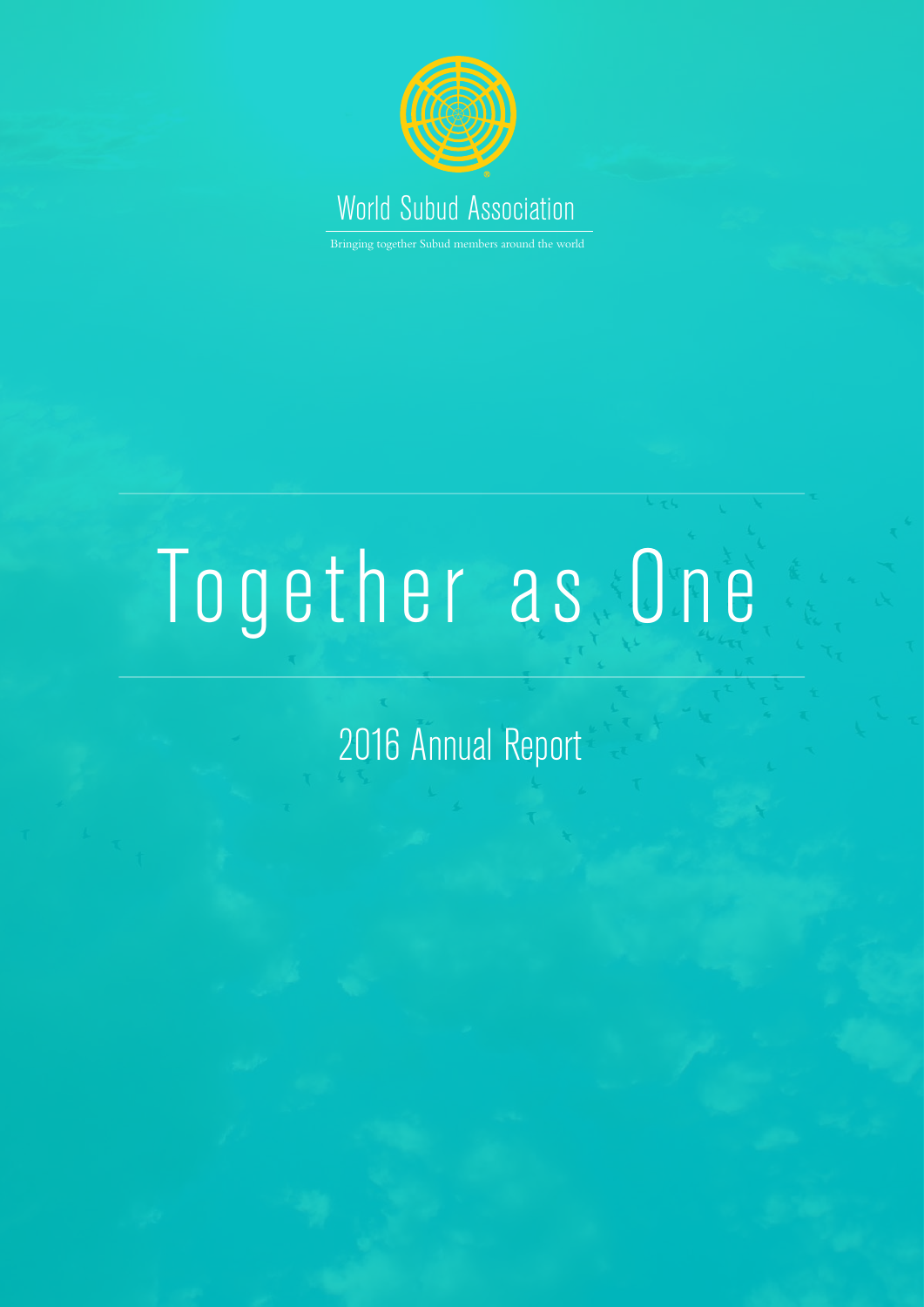

The name Subud is a contraction of the Sanskrit words, Susila, Budhi and Dharma, meaning: "a human being who develops and expresses true human character that arises from his/her inner self, through the surrender, trust and sincerity towards Almighty God".

The founder of Subud, Muhammad Subuh Sumohadiwidjojo, was born in Indonesia in 1901 and died in 1987. Bapak (father), as he was affectionately known, spontaneously received his first experience of a spiritual practice (later called latihan kejiwaan of Subud) in 1925. Eventually he understood that the latihan kejiwaan was not just meant for himself alone.

Following the spread of Subud to the West in 1957, Bapak travelled around the world, giving talks and explanations about this path. Today, his daughter, Ibu Siti Rahayu Wiryohudoyo, continues to give talks in much the same fashion.

Through this practice, each person may discover his/her own inner nature, potential, talent and guidance in life, in accordance with his/her unique capacity and commitment.

Subud encourages the expression of individual's qualities and talents, through the form of cultural expressions, enterprises, education, healthcare and the support for those in need.

The international Subud organization exists to serve the member countries and to facilitate the development of Subud and its expression in the world. It organizes gatherings, disseminates talks by Bapak and Ibu Rahayu, supports the acquisition of Subud premises, helper visits, publications, web sites, and access to and support for networks of Subud members.

- Message from WSA Team 04
- Zone Activities  $\overline{06}$
- International Helpers 14
- Wings 18

Muhammad Subuh Foundation Susila Dharma International Association Subud International Cultural Association Subud International Health Association Subud Youth Activities International WSA Archives Subud Publications International WSA Care Support Program

Overview of WSA income and expenses 2016 28

- 
- 
- 
- 

# Contents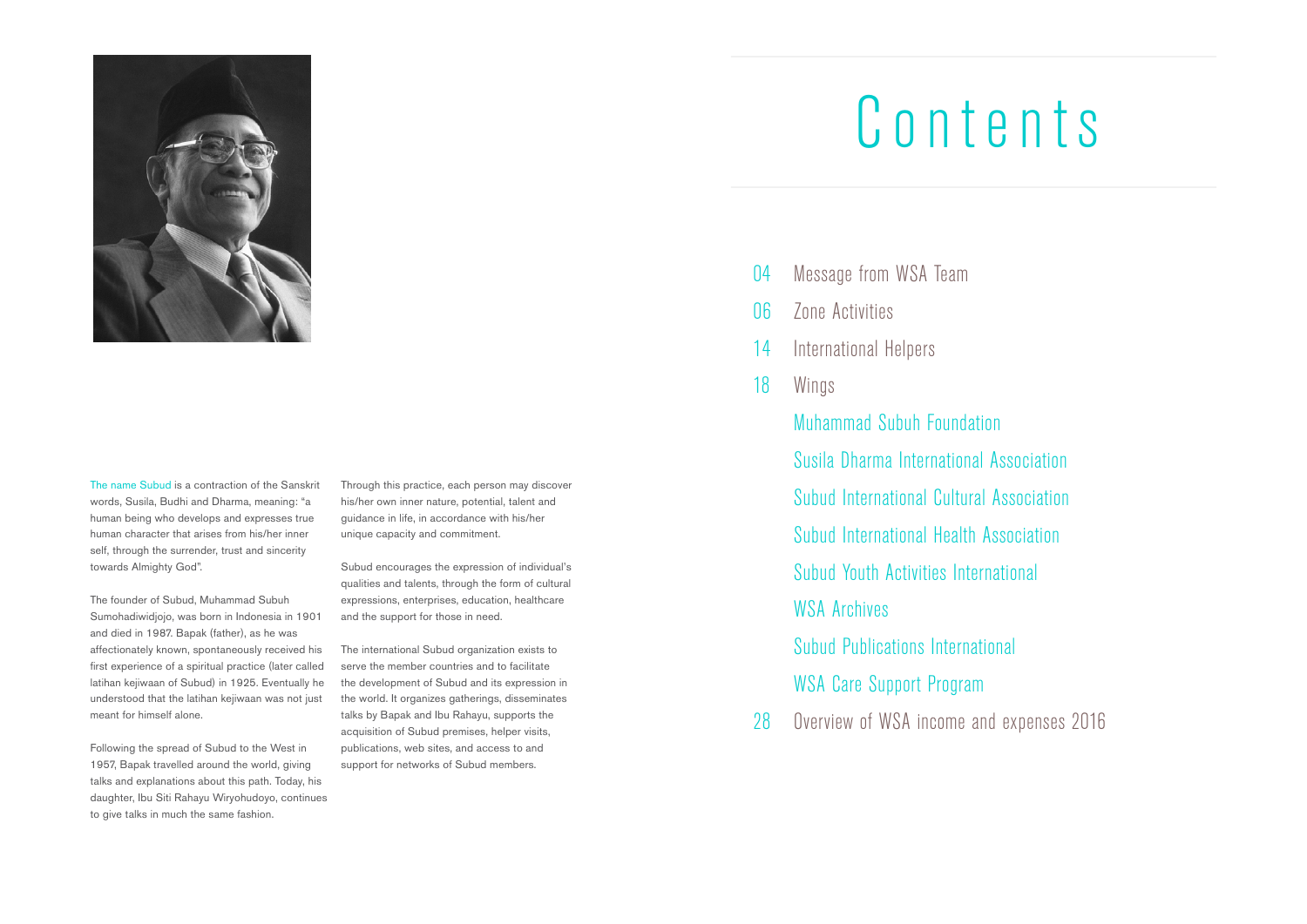Dear Brothers and Sisters,

In 2016 we continued to work together as one body in harmony guided by the latihan knowing that progress can only happen when we work together in unity.

Meetings and events around the world brought together members of our team, these meetings were often held in conjunction with a local congress or zonal events so we could keep in touch with the membership. We additionally had a working meeting in the spring which was necessary to renew our efforts to manifest our goals and our commitment to the service of Subud during the remainder of our term. Working through email and skype is very supportive but doesn't replace face to face meetings.

We participated actively in the joint Zone 3 and 4 gathering in Poland where more than 400 Subud members young and old came together. The main topics were the preparation of the World Congress in 2018, copyright and publication issues, working groups on WSA Archives and IT issues.

The Americas gathering in Cali, Colombia was a second gathering which saw many of us come together on different levels. The "Gran Salon" in the International Subud Center Amanecer in Colombia was a major topic. A working group from WSA, Muhammad Subuh Foundation (MSF), Subud Colombia, Fundación Amanecer and wing chairs are working on a strategy to bring life into this center, renovating the building in 2 phases with the support of the MSF as well as separate fundraising efforts. The title is currently held by MSF for the World Subud Association. MSF is considering finding new title holders to take over the administrative responsibility.

We would like to take this opportunity to thank George Demers, Youth Activities Coordinator who passed away on the last day of the Basara Youth Camp in Kalimantan, his final gift to Subud was in the great work done by all for the facilitation of this camp. Thank you, George.

The World Subud Council meeting (WSC) was held in September in Salobreña, Spain. One of the important outcomes of this meeting was the importance of the wings working in an integrated way to create a greater impact in the world. The plans for a joint youth gathering in Kalimantan (Basara Youth Camp) were presented as a first experiment in this joint venture field of the wings. The zone representatives supported by the international helpers and wing chairs, worked hard to set the goals for the next year which would be the year to lead us to 2018, the final step to World Congress. It was determined that our next council meeting would be held in Freiburg using the world congress venue.

The World Congress Organizing Team worked diligently to establish the plan for the flow of the congress. Around 28 members have joined as volunteers to head the work of organizing such an event and to work with the city of Freiburg to make sure that the venue is well suited to facilitate our coming together for the work of Subud in the future. We see and acknowledge the fact that our youth need to take an active part in establishing the overall content and flow of congress 2018.

The year's events culminated in the exemplary work of all those who planned, facilitated and oversaw the "Basara Youth Camp" in Kalimantan/Indonesia. This camp saw over 150 young people from all over the world come together to grow in their understanding of Subud and the presence and importance it has in their own lives. An important focus was the joint work of all wings present in support of the young members in planning and implementing projects for the benefit of their lives and Subud.

Sincerely, The WSA Team

# Message from the WSA Team



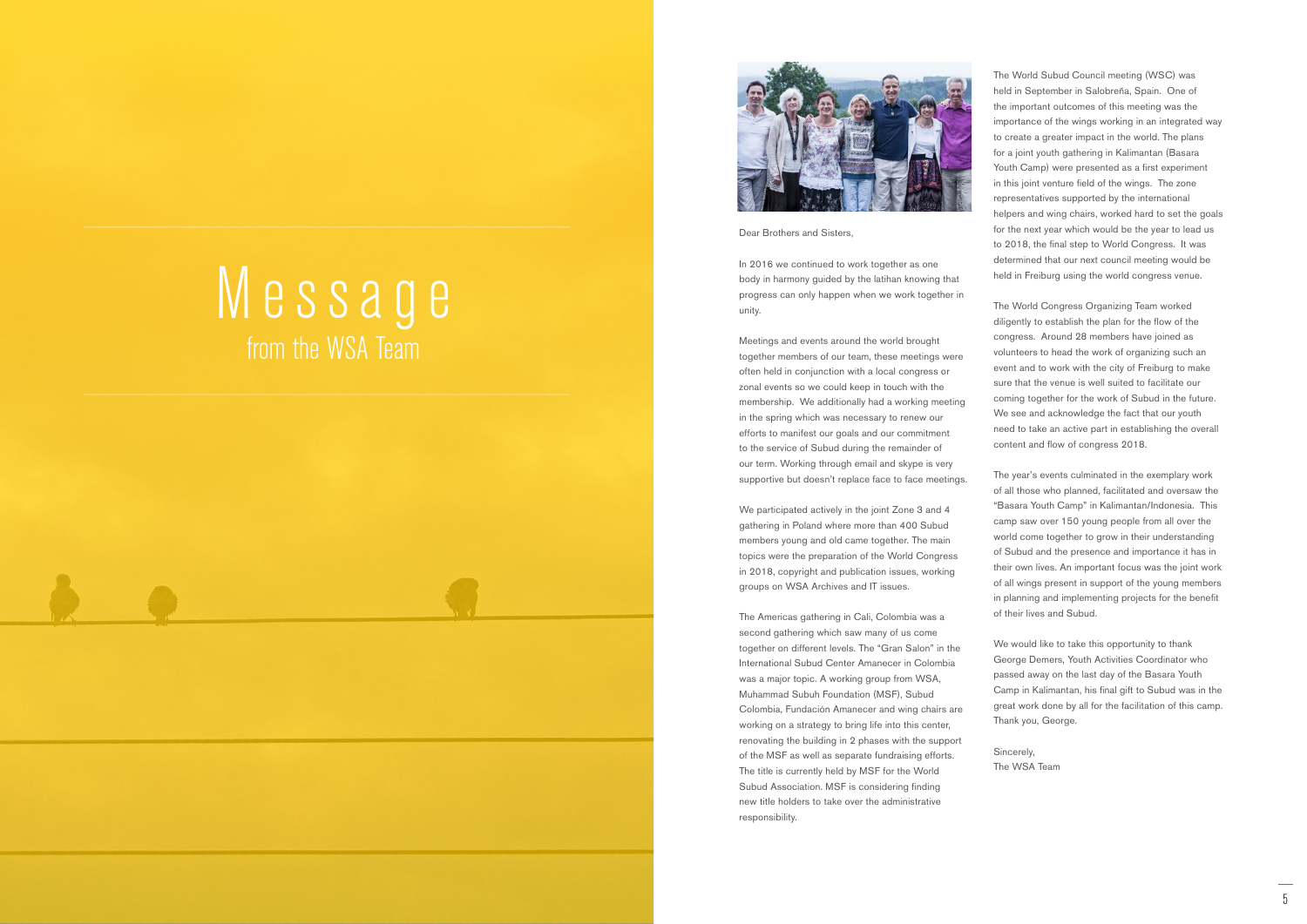# Zone Activities

 $\sum_{\text{min}}$ one 1 & 2 had their annual meeting at the Rungan Sari resort center in Central Kalimantan, Indonesia. Those who attended the meeting represented many of the countries in the zone including Australia, India, Indonesia, Japan, New Zealand, Thailand. All six international helpers from the area were present as well as guests from the WSA team, and members from UK, Norway, Germany, and Australia.

The "Basara" youth camp was also held in Rungan Sari in December which saw some 150 youth from all over the world come and grow together. To be noted is the hard work done by the youth of Indonesia and Zone 1 to facilitate the successful outcome of the camp. The wing chairs, Sebastian Flynn from SICA, Hadrian Fraval from SESI, Camille Roberts representing SIHA and Solen Lees for SDIA supported

## Zone 1 & 2 **Asia Pacific**

the event. The wings also held workshops to familiarize the youth with their work and to give them the opportunity to feel for themselves the importance of each wing in their lives.

The zone also welcomed visits by the international helpers throughout the year who had meetings with many of the helpers and Kejiwaan Councilors. The IHs also visited many countries throughout the zones. Their visits are well received by all and make for good contact throughout the countries and their members.

## "

The "Basara" youth camp was also held in Rungan Sari in December which saw some 150 youth from all over the world come and grow together. To be noted is the hard work done by the youth of Indonesia and Zone 1 to facilitate the successful outcome of the camp.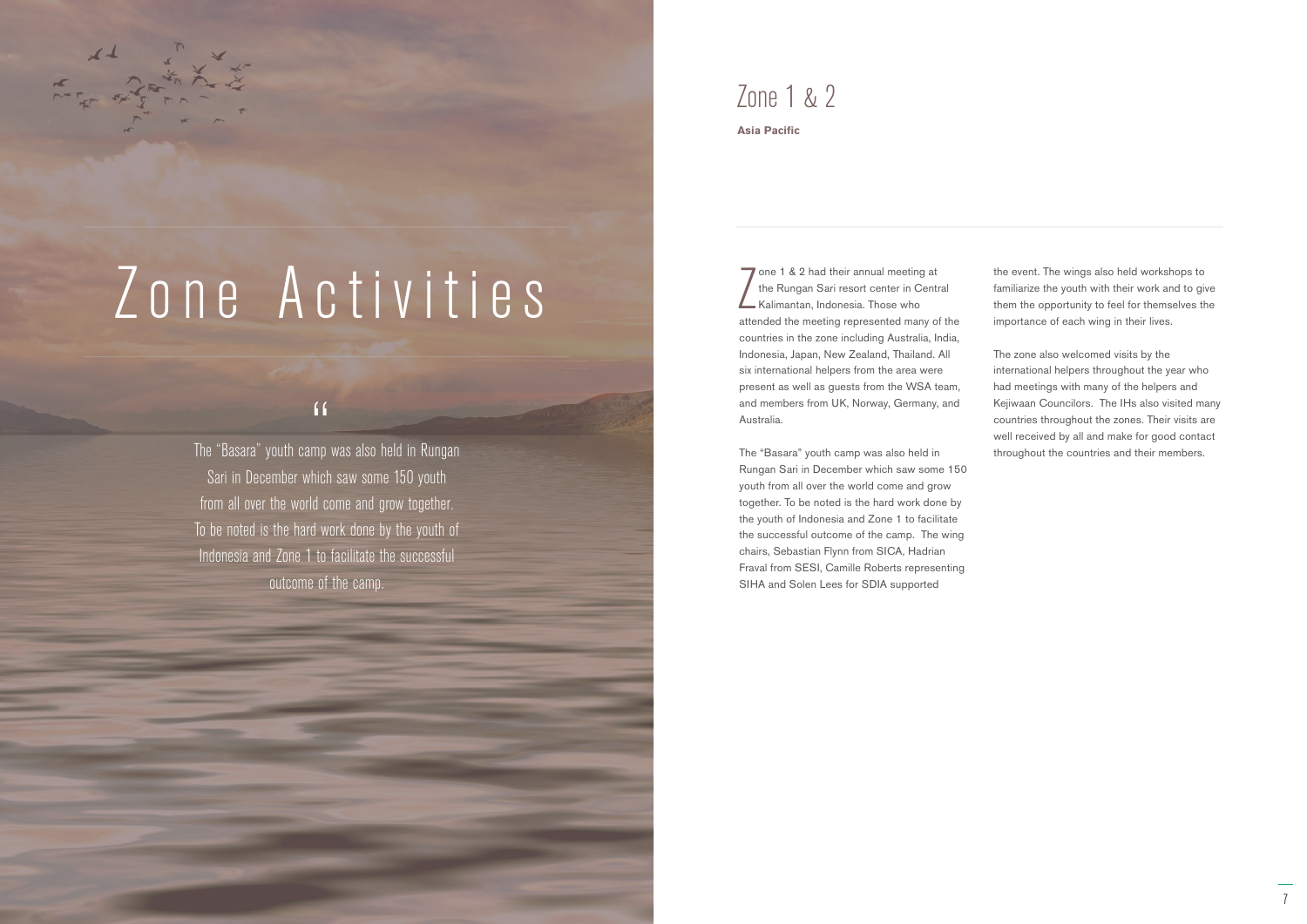The Zone held its annual meeting and Gathering in July in conjunction with Zone 4. The intention was for the delegates of both Zones to meet for some of the time in large plenaries, but the unexpected resignation of Andrea Vivit, our Zone Representative, led to a last minute rearrangement of the programme. Despite this we held a positive and productive meeting, chaired by Matthew Weiss, the new Representative, who was tested in. During this meeting Rodrigo Rogers was appointed as youth coordinator for the zones. Muctar Nankivell became the SES representative for the zone. Our approved budget had substantial allowances for Kejiwaan and Youth activity, and for projects in the Zone. The zone raised money, and nine young people went to the Basara camp held in Kalimantan in December.

 $\overline{\phantom{a}}$ n 2016 one of our main focus' as a zone was the collaborative effort between zone 3 and 4 to have a joint meeting. This proved to be an excellent way to bring the European zones together. The strength of Zone 4 lies in the great variety of cultures, languages and nationalities. This has positive sides and at times it is difficult and challenging in the area of communication. The many cultures in particular have a strong impact on our zone. Working together as a Zone Dewan is marked by great respect and a willingness to find mutual understanding among nations from Norway to Israel and Austria to Russia including Lebanon, Ukraine and many more. Many of the members in our zone have very busy lives and often struggle economically. Nevertheless, through the support of Zone 4 and Zone 3 the meeting in Poland which brought together over 400 people from around the world was an extremely blessed and important event.

The meeting in Poland was for families, youth, older folks, helpers, members, wing representatives and members of WSA. The family SYFA which is the British version of the SYIA Wing is dedicated to support children of

Subud members and families during gatherings. These gatherings, as was seen in Poland, is a place that is safe for children to deepen their relationship and to have a platform to ask their questions about Subud. It is a very productive part of how to grow up in Subud and to be seen by the membership as part of them.

The Zone 3 and 4 established a well functioning team of young representatives who maintain lively communication among each other and with young people in the world. There was a huge effort to raise money to send young people to attend the Basara Camp in Kalimantan one of the main activities of the SYIA wing.

The Zone 4 newsletter is published every 6 weeks with news from the zone countries and international news. This helps to keep in touch and to foster a closer relationship between the countries.

#### **Activities in the Member Countries:**

Spain: The Alpujarra Group's new purpose-built Subud Centre was officially opened during the WSC meeting, which Subud Spain hosted in Salobreña in September.

Portugal: Inaugurated a new Subud house in Porto, and hosted a meeting of the Zone Kejiwaan Councillors dewan.

France: Subud France has been examining a possible merger with Susila Dharma France and renovated their Subud Paris house. Their proposal to World Congress 2014 is being reviewed and is part of WSC considerations.

Italy: Their Subud House in Florence is located in an area increasing in value and therefore considered a good investment despite maintenance costs. The group is considering the possibility of renting it out on a monthly basis. This would cover taxes, general costs, and provide funds for helpers' travel and zone contributions.

Netherlands: Although the organisation is going through a difficult period, the monthly national helper meetings with the national committee, and their visits to the groups, are very harmonious.

Ireland: has a widely scattered membership, which they have come to regard as 1 group. The 24 members have latihan in 3 locations, but get together for national gatherings, which are well attended.

Britain: The high public profile of the proposed St Anne's project in Lewes raised important issues for Subud members to the outside world. The decision that Subud Britain keep its status as a charity was a positive outcome from the long investigation by the Charity Commission. In the interests of transparency, and to meet contemporary expectations, the National Council approved an official Complaints Policy, and began work on a Policy for the Protection of Children and Vulnerable Adults.

Belgium: is represented at Zone meetings by a helper from Brussels, but is otherwise very quiet.

# Zone 3 Zone 4

#### **Western Europe Central & Eastern Europe**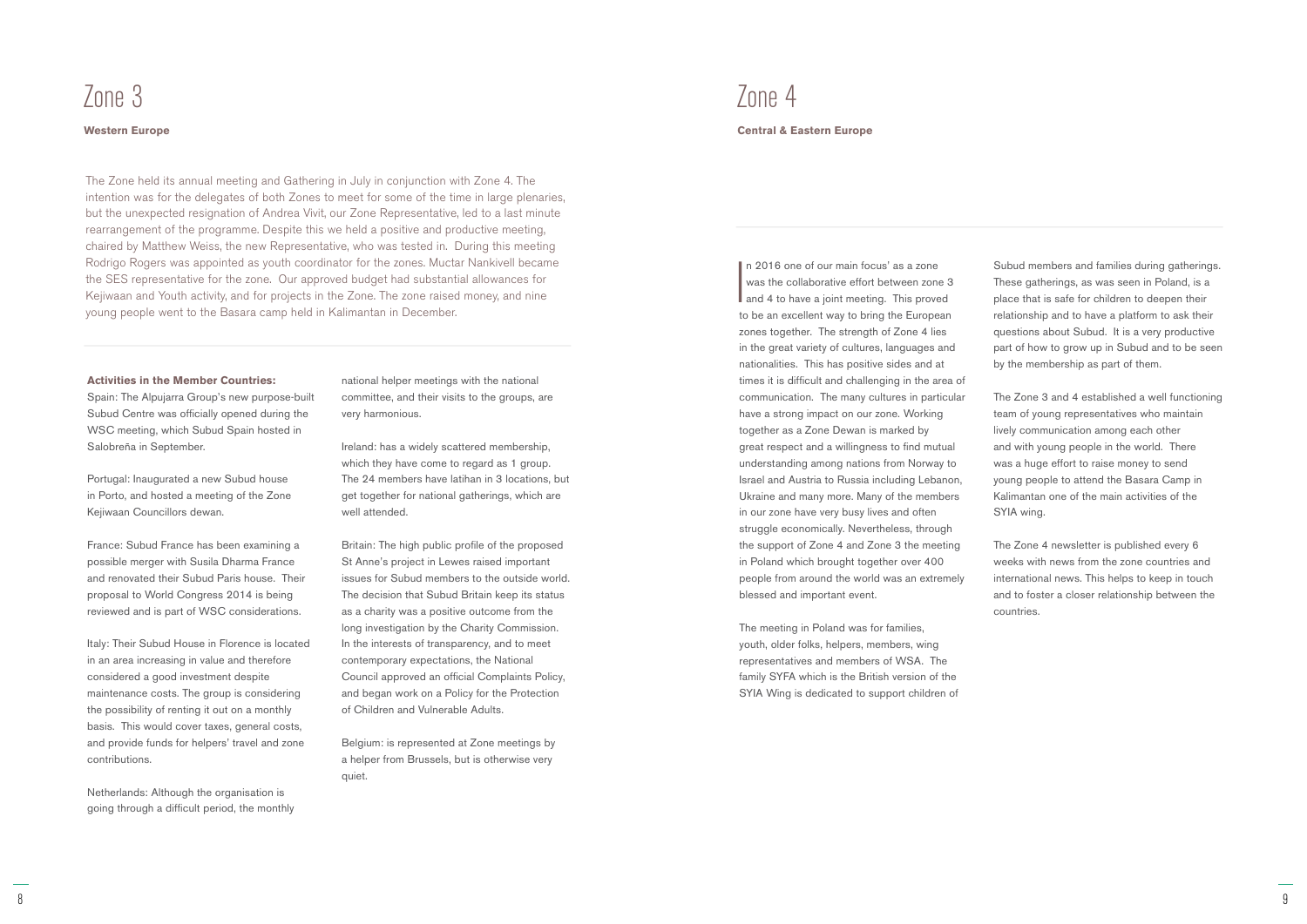There are basically two countries that are<br>active in Zone 5 - Nigeria and South<br>Africa. In the other countries there are a<br>number of inclated members. The Melevian active in Zone 5 - Nigeria and South Africa. In the other countries there are a number of isolated members. The Malawian group is just beginning to become active with a small dedicated population of Subud members. Many thanks to Olivia Brady who went there with another helper and spent time doing latihan and talking with members. The year was quiet as there were no large meetings planned. However, we are preparing for the 2017 Zonal meeting to take place in South Africa.

In Zone 6, there are some 15 Subud members in Algeria. In Tunisia, there is only one member who does many translations for us. The other four countries are DR Congo, Angola, Congo Brazzaville and Benin.

We felt there was a lack of support for members and communication among these four countries is lacking. This unfortunate situation is caused by the absence of regular visits by the zone representative and national and international helpers. There has also been a lack of feedback from messages sent by the zonal representative to the countries.

 $\overline{\phantom{a}}$ n early February the Zone 7 Council meeting was held in Port of Veracruz, Mexico. Delegations from the United States, Canada, Mexico, Cuba and Suriname were present. In addition to sharing information about the current situation of Subud in each country, it was decided to develop an event that specifically supports the youth within the Zone.

Nevertheless, there was a successful outcome for the Kingantoko center in DR Congo which had a longstanding land dispute with its neighbor. The land has now been formally and legally returned to the group.

SDIA and DR Congo will inaugurate a new Community Health Centre, the fourth, in Kwilu Ngongo in Central Congo at the closing of the Zone 6 meeting in September 2017.

The group in Inkisi in Central Congo obtained financing for the construction of its latihan hall and the Kinshasa Subud center obtained as well the financing for the renovation of a second building; both works were in process during 2016.

Our most ardent hope is to be able to see a reconciliation of the two groups which have been in dispute in Angola, the reactivation of the group in Benin and the renewal of activities in Congo Brazzaville.

## Zone 5 & 6

Zone 7 representative Fernando Fatah Nieva attended Mexico's National Congress in March, the annual meeting of the California Regional Council and the US National Congress in Indianapolis where the new chair, Mary Wold was selected.

The meeting of the Americas, which is celebrated every four years was held in Cali, Colombia in 2016. Many members from around the world attended. A working meeting on the development of the Amanecer International Center was held during the event.

Fernando also participated in regular virtual meetings with members of both the Zone 7 Council and the World Subud Council. The meetings were aimed at working through the goals set by the Council during its annual meeting in Chile in 2015.

**Africa North America**

# Zone 7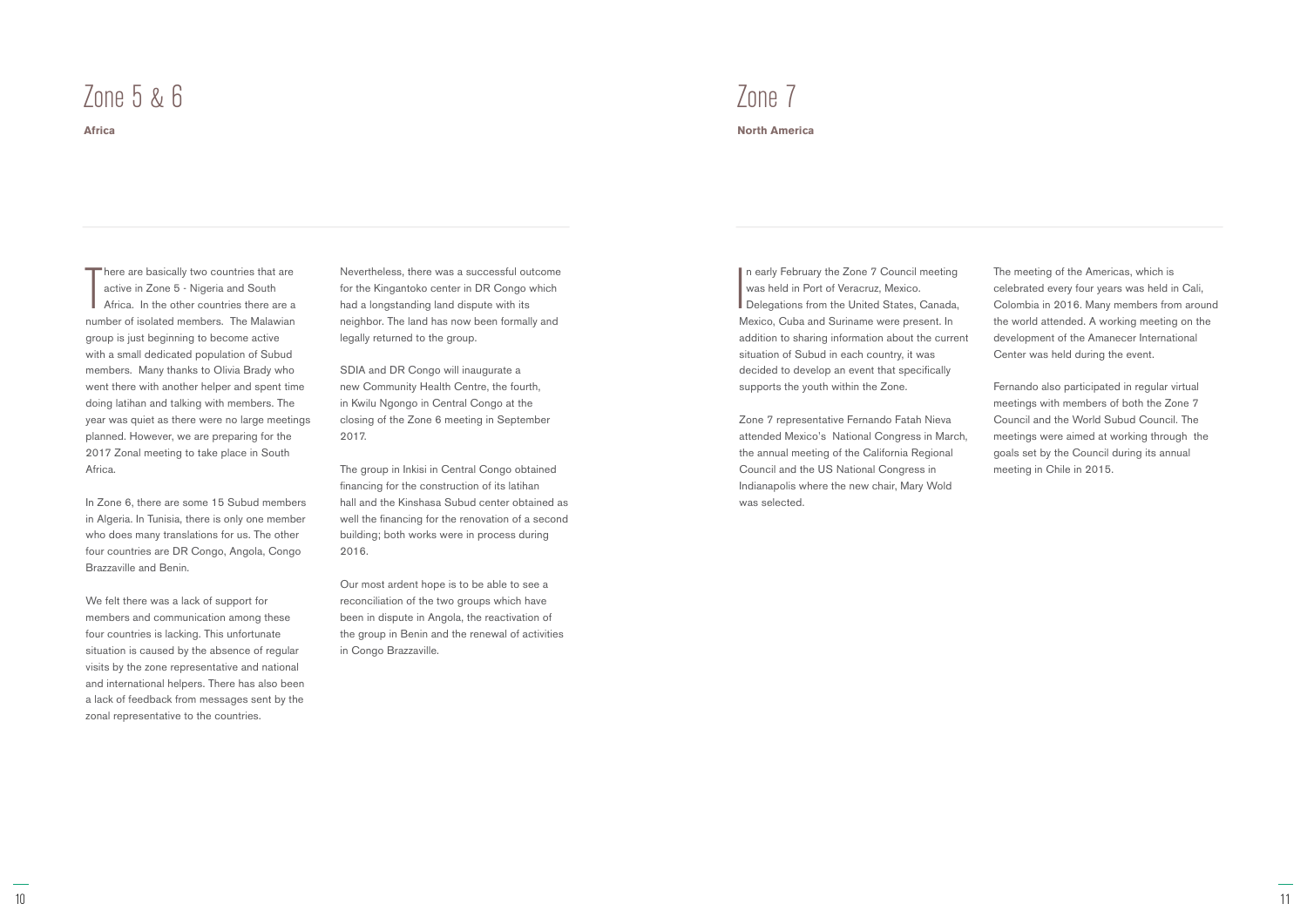With support from the National Committee,<br>Subud Colombia held regional meetings<br>helpers. The representative of Zone 8 also Subud Colombia held regional meetings and hosted visits by the national helpers. The representative of Zone 8 also attended these events and explained about the administrative and kejiwaan role of Subud. This is in line with Bapak's advice to "Work together, but with different roles." There was also a successful gathering in Ecuador.

The youth representatives, Konrad Muñoz and Arif Rivero (Zone 7) met and worked hard, in cooperation with SICA, on plans for a youth gathering in 2017 in Area 3. Konrad Munos was very active working on SICA projects including a television broadcast, support for SICA Latin America and on various aspects of the Zone 8 meeting. Further SES has made strides in the zone.

 $\overline{\phantom{a}}$ n 2016 year the zone representative, Urraida Arratia, attended many of the meetings in the Area, including the Americas Gathering in Cali and supported the efforts of the Amanecer project made during this gathering. Regular skype calls in area 3 helped to keep members working together and informed of the various projects taking place in the zone. The kejiwaan councilors in the zone worked harmoniously with the international helpers during their visits.

In July of 2016, Colombia hosted the Americas gathering in Cali – This was a meeting that was well attended by over 300 members from inside and outside the zone. Some of our WSA team members were present including Elias Dumit, Lucia Boehm, Ismanah Schulze-Vorberg as well as all the area 3 international helpers. During that time, work on the Gran Salon restoration project in Amanecer made progress with support from many of the stakeholders.

Peru saw the receipt of a grant through SD Canada which will bring together three different projects with Peru University in Lima. The projects, ICDP Peru, Associacion Vivir and Children's Garden of Peace will work to develop a teacher training program for educators and nursing students.

# Zone 9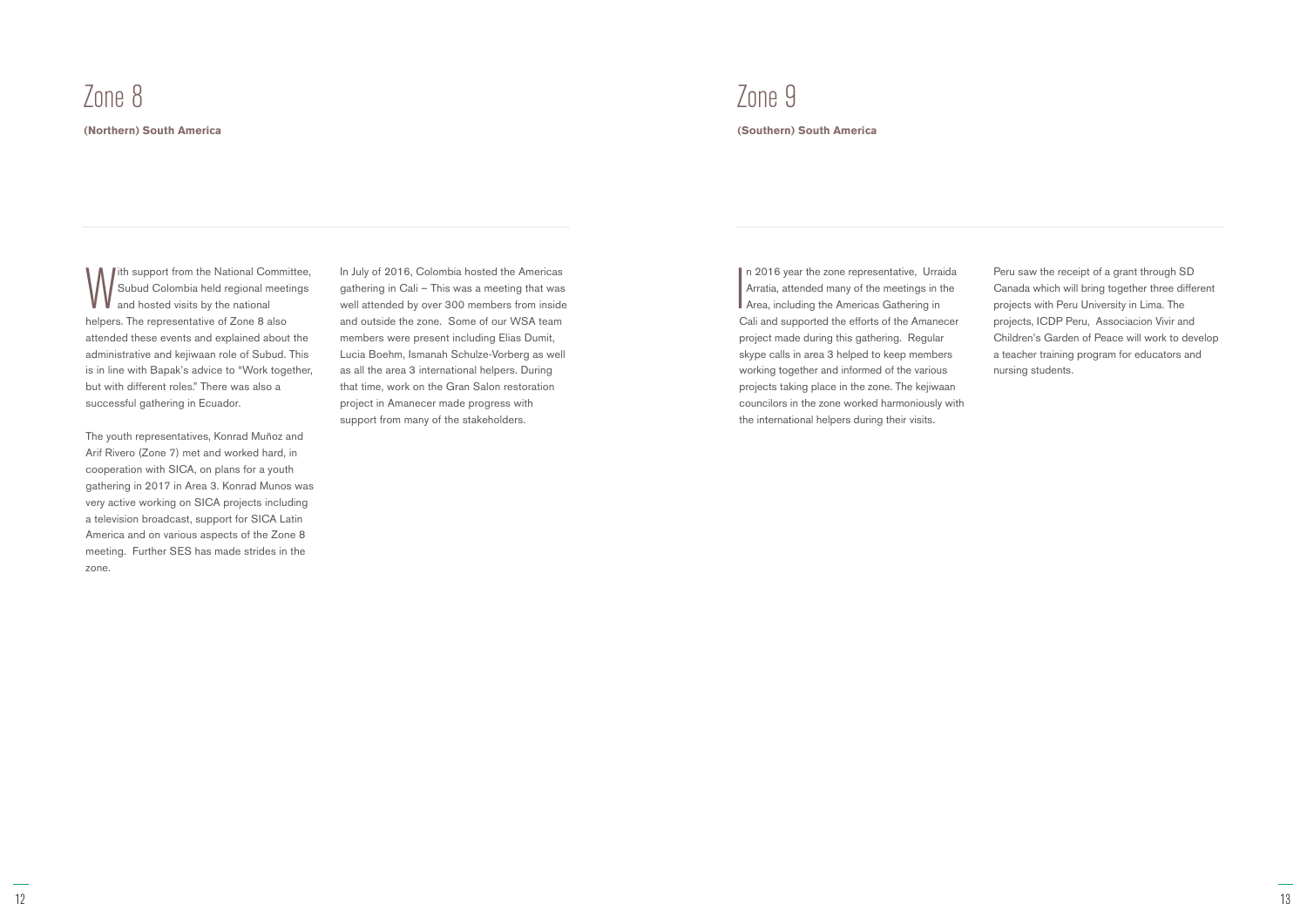# International H e l p e r s

" We continue to support SYAI, SICA, WSA Archives, Care Support, and the WSA Officers, and have active roles as members of the WSC. Work on the new edition of the Helper's book has been a major undertaking for a core team throughout the year with active input from the entire Dewan.

A rea 1 encompasses a huge geographic region with an enormous diversity of cultures, languages, and religions. There are 14 countries with a Subud presence and the membership represents a large proportion of the Subud world, given that Indonesia is in this Area. Accordingly, when we travel we generally need to include several countries and their groups. An important focus is our work with national helpers. The understanding of Subud and the latihan varies from country to country, and those countries which have little access to Bapak's and Ibu's talks in their own language have a particular need for international helper visits.

One of the highlights for the year was our visit to Kalimantan. In addition to visiting the groups we spent several days doing kejiwaan activities with the national helpers for the region, as well as regional and local helpers. The Zone 1 & 2 meeting in Rungan Sari followed, which was also the first for this term. This provided an opportunity to work with the Kejiwaan Councilors and to support their roles at the meeting and in kejiwaan activities. Six countries were represented – Australia, India, Indonesia, Japan, New Zealand, and Thailand.

We continue to support SYAI, SICA, WSA Archives, Care Support, and the WSA Officers, and have active roles as members of the WSC. Work on the new edition of the Helpers book has been a major undertaking for a core team throughout the year with active input from the entire Dewan.

This year we began our visits to groups in Australia, as our 2015 visit had been to the National Congress. In October we attended the Northern New South Wales gathering,

where we met with the National Helpers and participated in productive kejiwaan activities. Later in the year we visited the groups in Sydney and Melbourne.

We also travelled to Japan where in addition to visiting several groups, we attended national kejiwaan gatherings in Sakado and Misaki, South Osaka. We later heard the wonderful news that the Subud House in Sakado, which was owned by a Subud couple and purposebuilt for use by the family and Subud, had been gifted to Subud Japan.

The countries that we visited in 2016 were India, Sri Lanka, Indonesia, Vietnam, Singapore, Malaysia, the Middle East, Australia, and Japan. We finished the year by attending the Basara youth camp, which spanned into the new year.

## Area 1 **IHs**

Istigomah Jenkins, Lewis Hayward, Nahum Harlap, Matthew Moir, Rashida Cooper, and Rosario Moir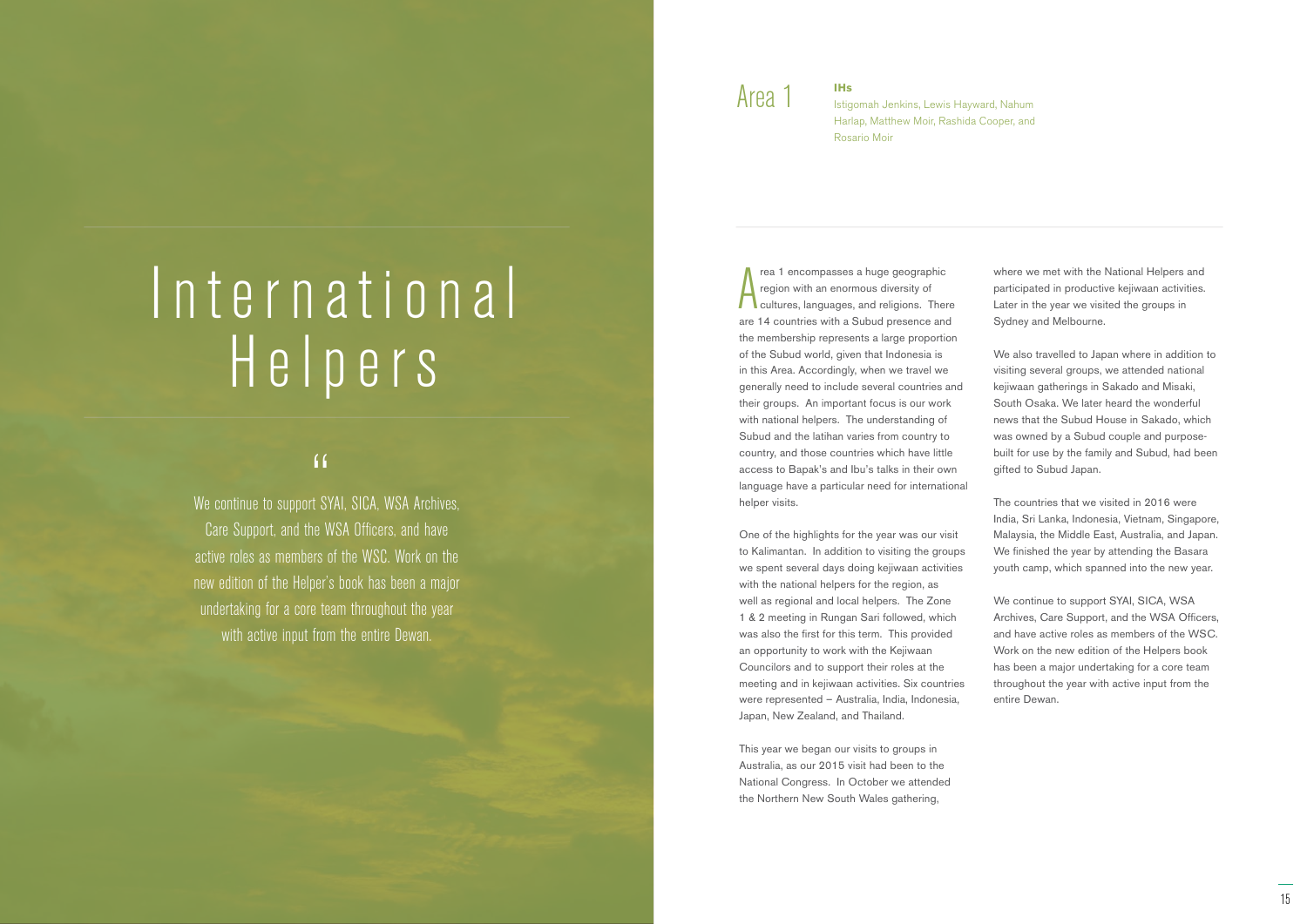rea 2 is the largest of the 3 areas and<br>covers 45 countries that have a Subud<br>presence. There are more than 30<br>languages spoken. The cultural differences rea 2 is the largest of the 3 areas and covers 45 countries that have a Subud presence. There are more than 30 are enormous. Zone 3 consists of fairly well established Subud countries. In Zone 4 more than half of the countries are quite young and and Zone 5 and 6 consist of small groups scattered across a vast continent with the exception of South Africa. It is difficult to tend to all the different needs in such a diverse setting.

In 2016 Area 2 IHs managed to visit 15 countries. The highlight was the bi-zonal 3 and 4 meeting in Poland attended by more than 400 people from all over Europe. We worked with all the Keijwaan Councillors (KCs) in depth and tested with members. There were also a few openings. Zone 3 is well established while Zone 4 is more dynamic and it was a blessing to witness how these two Zones can contribute to each other.

> We also want to thank Sanderson for his work in the Dewan and we welcome Valentin to our team.

In September we attended the WSC meeting in Salobreña, Spain and it became apparent that Sanderson Topham from the UK could not continue his duties as an IH. It was agreed that another helper should be tested to step in as an IH which was done in November together with Area 1 and 3 IHs. This resulted in Valentin Pizzi joining the Area 2 Dewan.

In December we all met at the 50 years celebration in Austria to get in touch and test which countries should be visited next and by whom.

During our visits we made it a priority to work with KCs and National Helpers. We met many members and helpers who are deeply devoted to Subud and Bapak. Of course there are shrinking groups but this seems to be outweighed by the quality of the latihan.

 $\frac{1}{2}$ ocal and national groups each have their own particular challenges, concerns and questions. When International Helpers visit it brings people together and opens a path for addressing - through discussion, latihan and testing - things that may be undermining the foundations of our combined intention to worship God together and live according to our most human potential. Although the number of active members is declining in some places, we find that those who remain, and those who are just coming to Subud, bring a particular vibrancy for which we feel very grateful. Our visits help to reaffirm the connection we have as brothers and sisters around the world - a true sense of belonging to a deeply spiritual and precious family devoted to becoming better human beings through the latihan.

Apart from our travelling duties we continue to support the WSA team, WSA Executive team, the Archives and the new edition of AGBH. A new area of support was the World Congress Organizing Team (WCOT).

2016 was a busy but rewarding year. Our thanks and gratitude go to all those who support our work from behind the scenes. Among the many we want to mention is Ibu's Office in Indonesia which was very helpful in many ways.

## Area 2 **IHs**

Arrifin Konrad, Dahliani Drejza, Olivia Brady, Sahlan Crona, Sjarifah Roberts, and Valentin Pizzi

## $Area 3$

In February, all six of us participated in visits to 12 groups in Colombia. Testing about the roles and jobs of the local helpers and their ability to function harmoniously produced excellent results for all. In March, Sjarifuddin and Myriam attended the California helpers meeting which was a "capacity building meeting" and saw many helpers attending and taking part. The USA National congress in July was attended by two helpers, and the entire dewan of IHs attended the Americas Gathering in Cali, Colombia, in August, as well as the WSC meeting in Salobreña, Spain which took place in September. The dewan gathered together

to support the Council members by dedicating some time to kejiwaan work and testing for new trustees and places for various meetings around the world. It is also a time when the entire dewan of 18 helpers comes together to work out their plans for the following year.

In December, Myriam, Suzanne and Sjarifuddin went to the Regional gathering in Phoenix. Arizona and visited Daniela Moneta in the archive center. It was a revelation to see how dedicated Daniela is and how much material is stored in this center for the future generations of Subud.

Myriam, Hoan Toan and Suzanne met via Skype weekly, when they weren't traveling, to work on researching quotes from Bapak and Ibu Rahayu for a revised edition of Bapak's Advice and Guidance for Helpers. They then met with other International Helpers from Areas I and 2 sharing this task. Hoan Toan and Suzanne attended SDIA Board calls monthly as liaisons. Sarita attended meetings on Amanecer. Area 3 helpers supported the WSA team by doing latihans with team members and participating in various Skype calls both for the team and Area 3.

In 2016, the IHs also attended the Zone 7 meeting in Mexico, California Helpers' meeting, regional gatherings in the US and the San Diego, California group.

Suzanne Renna, Sarita Rodriguez Martinez, Myriam Ramsey, Hoan Toan Phan, Mahmud Nestman, Sjarifuddin Harris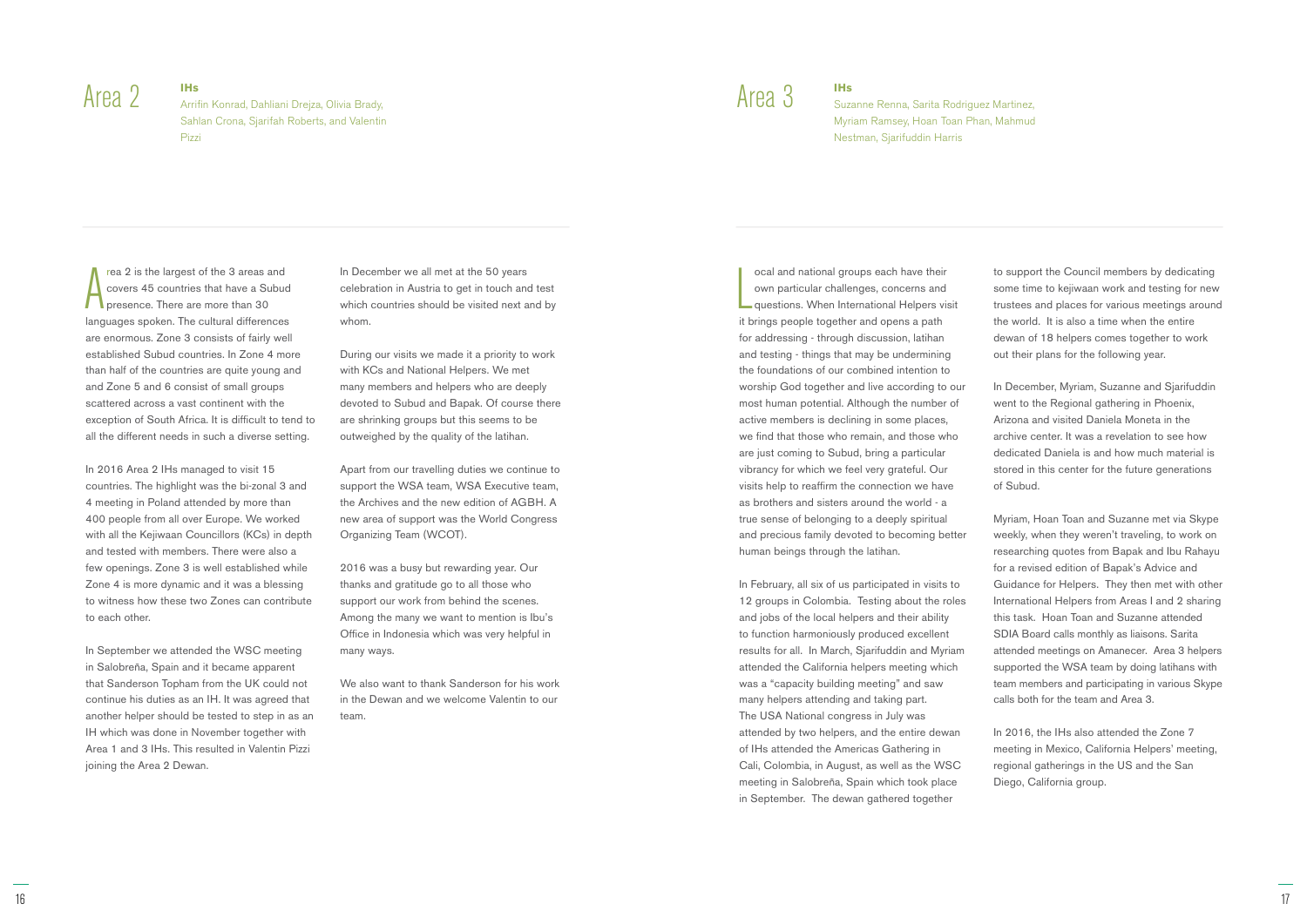# Wings

**The incredible results of the Susila Dharma** International Association are made possible by impressive partnerships – among project leaders in different countries, Susila Dharma Nationals, individual Subud donors, funding organisations and our international team.

## Muhammad Subuh Foundation

### PPK SUBUD INDONESIA/KULON PROGO, **USD 7462**

MSF serves to build a lasting financial capacity for the Subud Community and supports Subud groups around the world in their efforts to own property. It further supports international helpers' travel and international archival preservation. MSF continues its ongoing collaboration with WSA towards our common goal: the worldwide growth and long-term development of Subud.

## 2016 Total Awards: USD

Houses 108,251 IH 50,000 Archives 50,000

To build a Subud house at Kulon Progo, Central Java. USD 25,000 has been collected from the local members.

#### SUBUD COLOMBIA/POPAYAN, USD 11,839

Awarded for renovations and capital improvements to the kitchen, bathrooms and roof of the Subud house at Popayan.

## SUBUD ITALY, USD 2,500

For capital improvements to the Florence Subud house so that it will be more easily rentable for income in the short term.

### Other major highlights:

#### YAYASAN SUBUD, USD 4,305

In 2016, board entered into a landmark agreement with a strengthened Fundación Amanecer. They became the site managers of the MSF fixed asset which is the Gran Salón at Amanecer, Colombia. The Fundación was granted USD 36,000 for phase 1 renovations. WSA, as part of its 2016 fundraising, has reimbursed MSF USD 11,000 of these expenses since the Foundation had only budgeted USD 25,000 for phase 1,

To improve the roof and dome of the latihan hall at Wisma Subud, Cilandak, Indonesia. Yayasan Subud manages and maintains certain properties, including the latihan hall and guesthouse at Wisma Subud. USD 4,305 was raised for this purpose from donations of Subud members in Jakarta and around the world.

#### SUBUD COLOMBIA/CALI, USD 20,000 GRANT AND USD 40,000 LOAN

To build a second floor and renovate the roof and ceiling of the Subud House at Cali, and to purchase an adjacent plot of land.

#### SUBUD ALPUJARRA, SPAIN USD 2,650

Supplementary grant for floor tiles. This was supplementary to the USD 50,000 Grant awarded in 2015 to build a new Subud house.

#### SUBUD COLOMBIA/AMANECER LOCAL GROUP, USD 5,000

For Salon Quindio, the local Amanecer Subud group's latihan premises, for roof renovation, structural renovations to entrances and doors, windows, toilets, kitchen, office, electrical repairs, and painting.

#### SUBUD PORTUGAL/LISBON, USD 10,000

For mortgage payments on the Lisbon Subud house.

## Summary Report 2016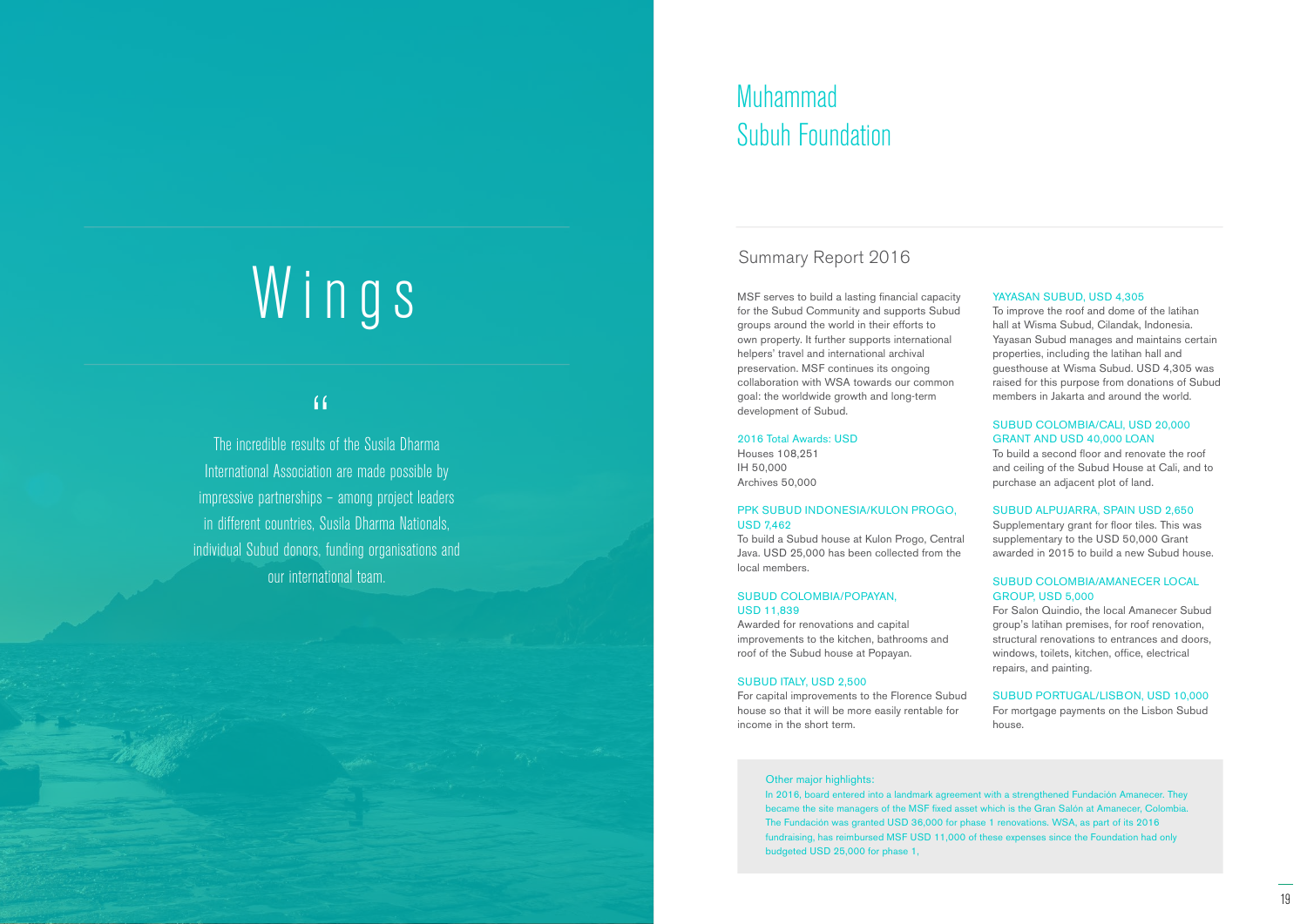## Susila Dharma International Association (SDIA)

The incredible results of the Susila Dharma International Association are made possible by impressive partnerships – among project leaders in different countries, Susila Dharma Nationals, individual Subud donors, funding organisations and our international team.

During 2016, we placed special emphasis on developing our internal and external capacity to ensure our collective impact is sustained over time. From mutual agreements on standards, to the training of project leaders, to the implementation of effective transnational partnerships, through SDIA, Subud members are creating opportunities for people in communities around the world to live healthier and more productive and meaningful lives.

#### **Forming partnerships to implement solutions**

Last year, SDIA brought together four organizations – SD Canada, ICDP Peru, Asociación Vivir and A Child's Garden of Peace – to develop a successful proposal to train 200 teachers and nursing students at a University in Lima in an approach for working with communities to improve early childhood development. SDIA, Anisha Foundation (India), and SD USA collaborated with funder US-Based Guru Krupa Foundation (GKF) for a four-year project to teach 1,400 middle and high school students to grow vegetables in 743 organic kitchen gardens that were established to improve their family's nutritional and economic health.

The joint initiative to buy a hydraulic brickmaking machine in the DR Congo finally bore fruit. A brick-making operation at Kingantoko is producing low-cost, quality construction materials for new health centres and education projects built by SD Congo.

The Buchan International Fund also provided the means for SDIA to leverage the funds of many donors to create a much-needed clean water supply system for the Hospital Centre of CEDERI-Madimba and the 4,500 villagers in Kimbololo.

#### **Emergency relief**

Donors supported the efforts of Hamilton Pevec and Devika Gurung to assist the village of Banpale in Nepal to reconstruct nine homes using earthquake-resistant materials and techniques, and to construct water system that will benefit 88 villagers.

### **Reaching out to Subud members and the wider world**

The Susila Dharma network gathering and AGM was held at the Zone 3 &4 meeting in Poland, and SDIA was also present at the Basara youth gathering

In addition, SDIA hosted a side event at the 31st session of the Human Rights Council at the United Nations in Geneva with a small delegation of project leaders who presented on the theme of 'Hearing Children's Voices'.

You can read more SDIA highlights in our 2016 Annual Report in 3 languages! **[www.susiladharma.org](https://www.susiladharma.org/)**

## Subud International Cultural Association

### **Culture compass and SICA Enterprise**

Developing viable SICA enterprises is a key part of SICA's strategic vision this term, and SICA chair, Sebastian Flynn, has encouraged this approach via his own innovative workshop initiative, the Culture Compass®, designed primarily for individuals, teams, organizations, or communities looking to reorient themselves on their creative journey. It is like a navigational tool for the inner creative direction of our life. It has achieved remarkable results in a range of international settings including senior federal government management training, tertiary education, multicultural community sector and individual creativity workshops

Following initial rounds of Cultural Competence training workshops for senior management in early 2016, of which the Culture Compass was an integral part, the federal Department of Human Services in Australia requested a further round of Culture Compass Workshops from October - December 2016. The workshops have also been very well received by community arts groups in Caloundra, Queensland; Lewes, UK, Olszynek; Poland, and Queensland University of Technology Leadership and Innovation Program for graduates.

### **Poems for Peace and Peace Day initaitves**

SICA has also continued and expanded its work for Peace, especially its Poems for Peace® and related programs that happen every September in honor of the United Nations International Day of Peace. Additional Poems for Peace® programs took place in North and South America as well as Europe. The program, which began in Austin, Texas in 2012, has expanded to a city-wide collaborative event called Peace

Day Austin that is honored by the Mayor of Austin. Peace Day Austin 2016 engaged close to two million people!

## **SICA growing around the world**

Further exciting developments for SICA are the growth of SICA in Latin America, with SICA activities now happening in Mexico, Colombia, Cuba, Ecuador, Peru, Chile, and Argentina. The SICA Board hopes this activity will flourish into creative enterprise.

Hats off to Marius Grose and his team at SICA UK. They are growing by leaps and bounds, have a wonderful website and online magazine with strong projects in the works and ongoing encouragement of the many creative people in Subud UK..

Mitchell Reese, the Chair of SICA Australia and an amazing puppeteer, has inspired work in Australia and Kalimantan, Indonesia. Mitchell has also done great work in offering grant support to creative projects.

SICA-USA has built a successful grant program to support cultural initiatives in the USA and they also get to delight in the wonderful cello concerts of its chair, Hamilton Cheifetz. EURO-SICA activities flourished at the gathering in Poland and more is building as we move toward the Subud World Congress in Freiburg in 2018.

A special shout out to SD Germany and SICA Board Member, Erica Sapir, for her very moving work this last year with refugees in Bonn. The short film, "Who Is the Enemy?" is a true example of the latihan at work — of Susila Budhi Dharma.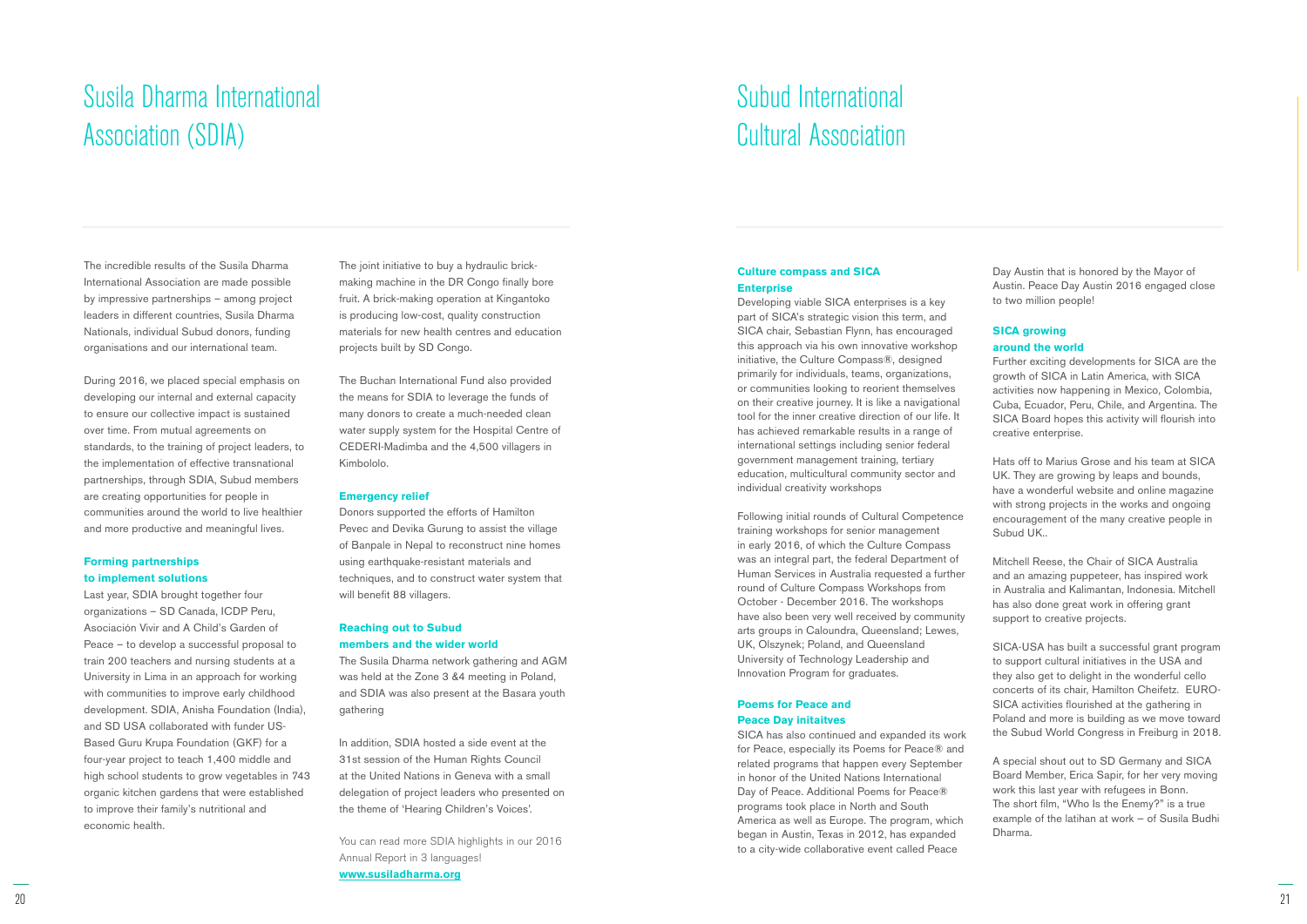## Subud International Health Association (SIHA)

This year saw the finalisation of the arrangements for the administration of a bequest left to SIHA by a Subud member in the UK. The bequest will be held by the WSA and used or applied as advised by the UK SIHA members.

SIHA participated in the international youth gathering (Basara) in Kalimantan together with all the other wings. It was a very successful event and will hopefully be repeated. Thanks to the efforts of Howard Richman, from June 2016 SIHA now has an operational

## Subud Youth Activities **International**

website which includes a separate area for Subud members to communicate together. In October, the 11th Open Circle in the UK was organised by SIHA. The Open Circle encourages communication in a profound way in a safe and supportive environment.

At the Zones 3 & 4 gathering in Poland it was decided to hold a workshop in Vilnius, Lithuania in November. The theme was 'the latihan and our way to health'.

During 2016, the biggest and most time consuming activity was preparing for the Basara camp which took place from the end of December through the beginning of January at the Subud complex, Rungan Sari in Central Kalimantan. The team of young Indonesians with the representative from area 1, Davina Flynn, worked during the entire year to prepare this gathering. Some 150 youth from 19 countries and representing a multi-cultural and religious melting pot came together to work on projects and on creating short-term enterprises. The SESI arm of Subud provided an incentive for the creation of enterprises by making grants available to participants.

One of the main ideas of Basara was to bring together all the different wings of Subud so they could join forces and support workshops that would allow the young members of Subud a way to understand from within the place that each wing; SICA, SIHA, SESI, SDIA holds for them.

Some of the youth came early as attendees of the Human Force camp in Kalimantan which took place in December, saw the youth supporting the social projects in Kalimantan.

The team that facilitated the meeting are to be congratulated on their hard work and accomplishment.

The zone 3 and 4 family gathering in Poland brought together many young people who organized themselves as a team for the first time. They joined hands as a team working hard to bring together youth from all over the world and to find innovative ways of communicating and doing projects.

Our area 1 representative Rahman Schionning moved to the US and Robiyanto Sumohadiwidjojo, was nominated to represent the area during Basara.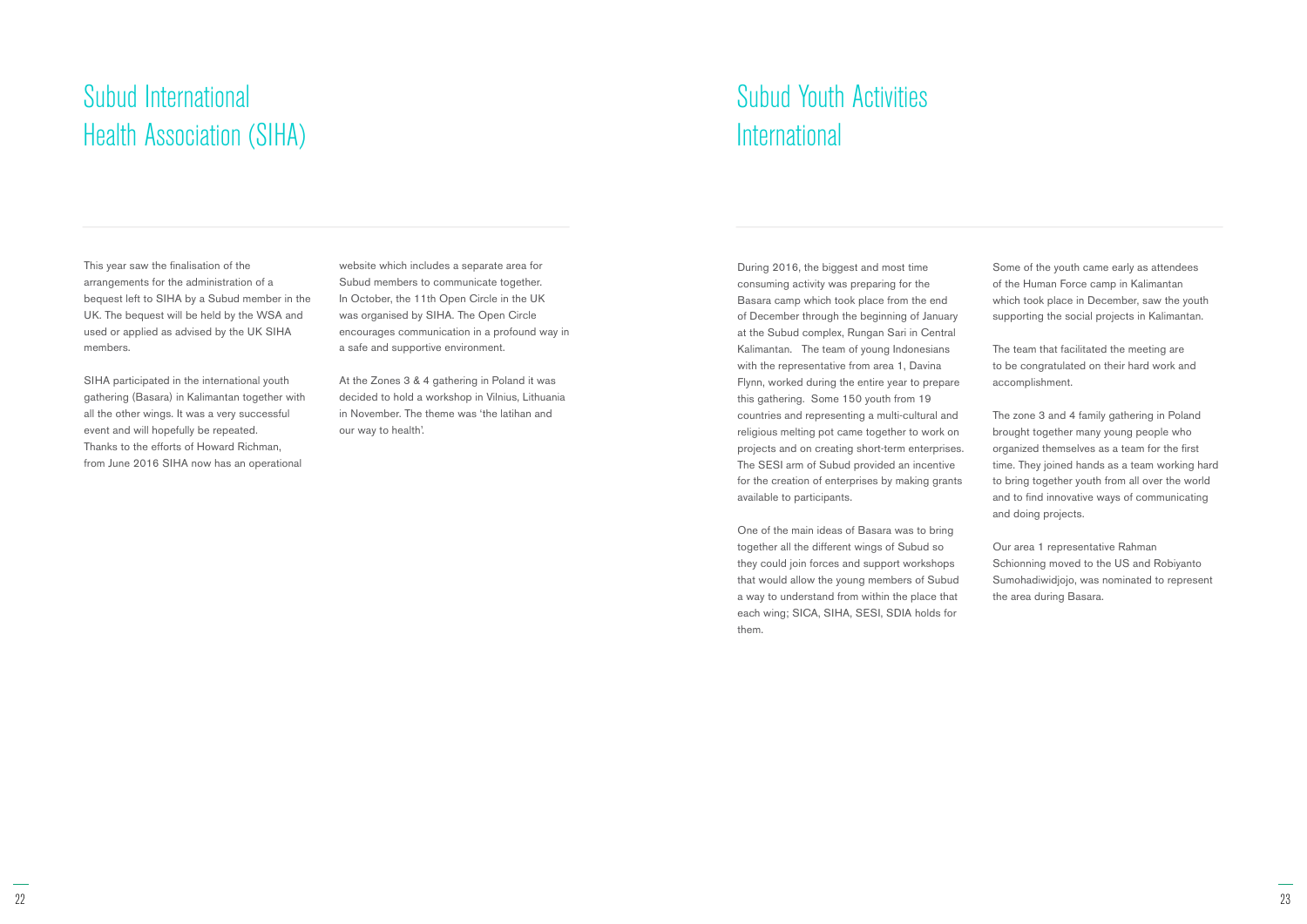## **WSA** Archives

Subud is not for us alone and we have a duty of care to ensure there is a complete and authentic record showing how the gift of the latihan kejiwaan of Subud came into the world and how it spread and developed by the Grace of Almighty God through Bapak Muhammad Sumohadiwidjojo.

The 2014 World Congress again recognised the importance and relevance of the WSA Archives for Subud and, for this to be reflected in the constitution of the WSA.

Accordingly, while work has continued in the various archives as resources and situations allow, those involved in the archives globally have made considerable, additional effort to meet regularly via skype in order to develop, via the documents below, a lasting structure for the long term with the aim to strengthen the foundation of Subud and better enable a visible, useful, lasting, permanent legacy for

#### **Bapak's work in our archives via:**

1: a bylaw for inclusion in the WSA constitution at the 2018 World Congress to anchor the archives permanently in the structure of Subud. The draft bylaw has been sent to the WSA executive/World Subud Council for circulation and consideration by all members prior to World Congress 2018,

2: a Charter defining the purpose and operation of the WSA archives, which includes quantifying and confirming an appropriate WSA Archive framework to better facilitate development of the archives into the future,

## Subud Publications **International**

3: Development of the archive Charter includes establishing a stronger and more stable funding base for the archives.

#### **Preservation of Bapak's talks**

Further to the Memnon project, preservation of the original recordings of Bapak's talks and the master digital conversions continues in the WSA Canberra Archive. A further important development is the staged provision of high resolution mp3 derivatives of the Memnon masters to the transcription/translation team in Indonesia, for ongoing inclusion into the retranslation process of Bapak's talks.

#### **Other priorities**

Archives generally continue to collect, preserve and provide managed access to the archives where resources, including ongoing preservation of Ibu Rahayu's talks and writings and other developments include: The organization and numbering of Subud archives into series and write the procedures manual; cataloguing the archive in the USA to an online database designed for archives for eventual use also by other archives; assessment of video collections as high priority because of obsolescence issues.

The archives team thanks all those Subud members who continue to contribute financially or support the archives in other ways inwardly or outwardly.

2016 was a very active year for SPI, with sales of Bapak's Talks Volumes 1 to 31 amounting to 744 copies – \$11,230 (68% of our total sales turnover). Sales of Bapak's Recorded Talks in MP3 and video DVD formats and video DVDs of Ibu's talks amounted to \$1,240 (8% of our total turnover).

#### **Bapak's Talks volumes project**

Three English language edition of Bapak's Talks were published during 2016: Volume 29 was published in March. Volume 30 was published in August. Volume 31 was published in December.

Additionally, the quality control work of the translations for Volume 32 was commenced for publication of this edition early-2017. Many of the talks for these editions have never been translated and published before. Complimentary copies of each new edition are also sent to the International Helpers.

## **Advice and Guidance for Bapak's Helpers (AGBH)**

Raymond Lee and Sharif Horthy also completed their translations for AGBH – to be checked and finalised early 2017.

### **Russian editions**

The Russian language translation team also made good progress during 2016: Volume 26 Printed, June 2016. Volume 27 Printed, December 2016. Translations in progress for Volume 28.

#### **epubs – Bapak's Talks Volumes**

We completed 26 epubs for Bapak's Talks Volumes during 2016.

These are now available to download for iPad and Kindle from our www.subudbooks.net website. The remaining 5 Volumes will be completed early 2017.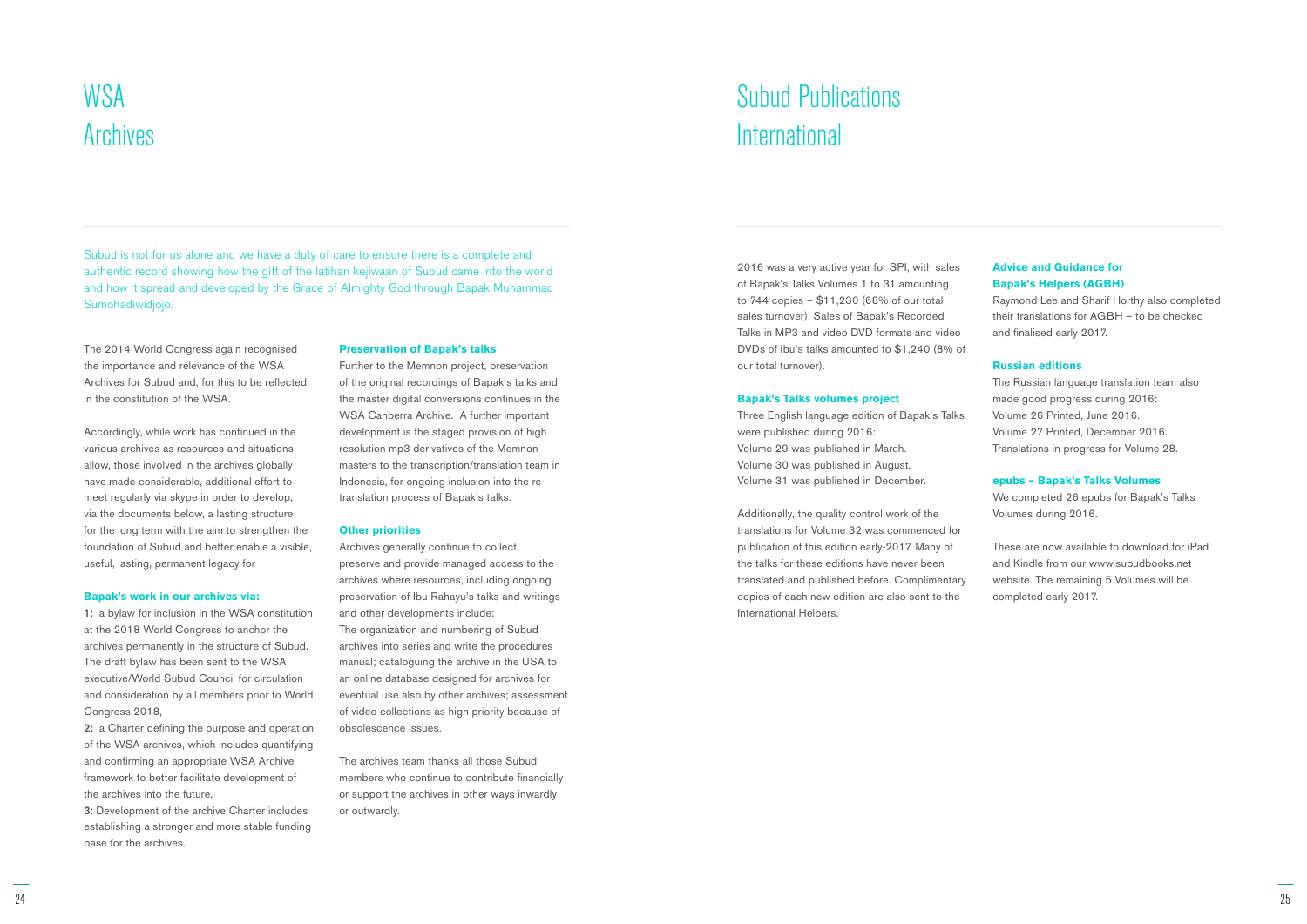## WSA Care Support Program

During 2016, we were able to distribute 11 educational grants totalling USD 6,690 for students from primary to PhD level and also for vocational training. These educational grants were dispersed in DR Congo. We also sent eight emergency grants for hardship cases including three for medical. These were given to members in DR Congo, Ukraine and Mexico. There was also a grant for USD 3,000 to assist Caribbean pensioners which is managed by SD Canada in cooperation with SD Caribbean. These funds were distributed to elderly members and USD 500 was dedicated to setting up an emergency fund.

During the Americas Gathering, a fund of USD 1000 was created to help Venezuelan members who are facing severe economic hardship. USD 200 was used to purchase urgently needed medicine and then hand carried to Venezuela.

The rest was given to a member who lives near the Venezuelan border. He organizes the purchase of medicines to be brought into Venezuela as needed. There is a current need for USD 170 per month to maintain the purchase of much needed medicine. On the management side, we now have more reliable correspondence in some countries. Some National Committees now directly pay some hospital bills instead of giving the money to the member. Control of the use of the grants is much tighter, as we are now getting better reporting from some countries. Educational scholarships are always followed by reporting from the parents or the students on their academic results and certificates of registration.

## Translator's words by Elisa Sanchez

We are all responsible of the good use of the legacy Bapak gave us, the latihan and his talks. Bapak´s and Ibu´s talks are like lamps to us Subud members who choose to follow and practice the latihan kejiwaan.

We will always need to translate Bapak´s and Ibu´s words as language is something that changes over time. That is why is so important to use the right source -recorded talks- and as translators to be as close as possible to Bapak´s and Ibu´s intention. This is a continuous challenge in every talk, for all translations in all languages, and will be like that forever.

This year we can happily report on having complete the subtitle of 12 Bapak video talks in English, Spanish, French, Indonesian and Dutch. Those are 60 subtitle videos. This is a joint effort of the translators of the mention languages, proofreaders, technicians, archives, subudlibrary and SPI.

When subtitling we use final and approved translations, we improve the quality of the video image and use the sound of the microphone, this is possible thanks to the technology we have nowadays. And thanks to this technology we may recover -in terms of making the videos with an acceptable image quality- one or two more videos to add to the collection.

Quoting excerpts of Bapak´s and Ibu´s talks. We are preparing a standard for referencing from talks in some easy and clear guides so that we can always identify the source.

We miss Muti, her support, help and devotion to the talks.

Love,

Elisa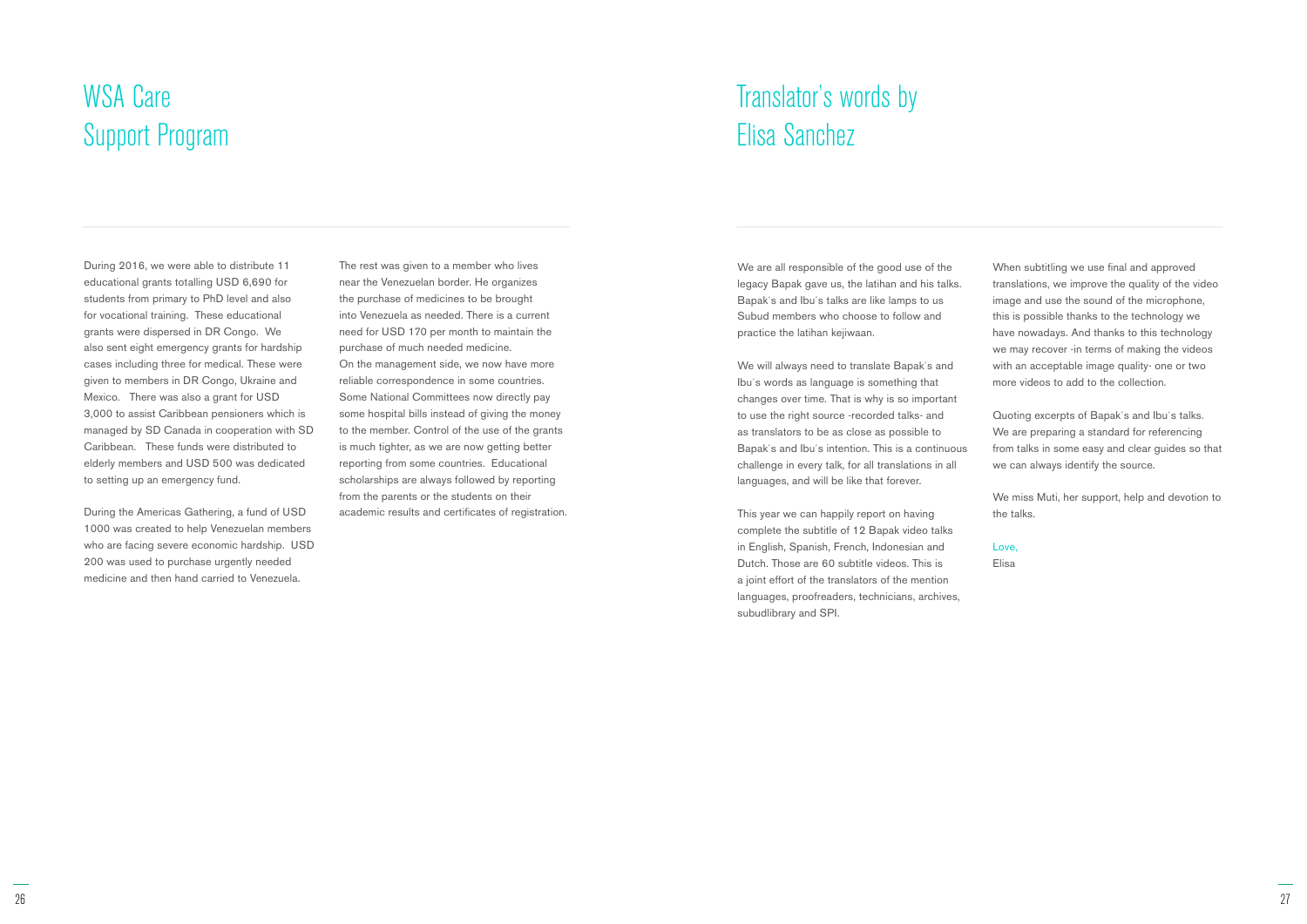2016 World Subud Association Financial Activity in US Dollars

## WSA Balance Sheet at 31 December 2016 in US Dollars

#### **Where did we get the money from?**

In 2016 the member countries and zonal contributions were USD 173,000 - which is about the same as the year before. USD 100,000 came in from an Australian enterprise. We are extraordinarily grateful because this covers a fifth of our expenses. We received USD 120,000 in grants from Muhammad Subuh Foundation (MSF) and the Guerrand Hermes Foundation for Peace (GHFP).

Due to our fundraising campaign "Funding the future of Subud" and the matching fund of an entrepreneur, the individual donations increased. They reached us in different ways. One donation of USD 12,000 from Norway came in through MSF. As far as individual or group donations, they were sent through the countries (especially Canada and Germany) and were counted as countries' contributions. Individual donations sent directly to WSA amounted to USD 62,000. Thank you to all donors. Therefore we are grateful that the entrepreneur offered a matching fund again for all donations received in 2017.

#### **What did we spend the money on?**

On international helpers' travel we spent USD 120,000. For the 'Media Unit' our expenses were USD 94,000. This includes translation and publication of Bapak's and Ibu's talks, the WSA Archives and History of Subud. The expenses for Care Support, Zone Support added up to USD 31,000. For Youth, Culture, Social Welfare, Health and Enterprise Services we spent USD 47,000.

For supporting services, administration and pensions USD 147,000 was spent. This includes travels of the chairs and the executive team to attend national and zonal meetings. Main purpose is to support the cooperation of all Subud entities on national and international level.

USD 69,000 of restricted funds were sent to MSF to be spent on Subud houses.

#### **Outlook 2017**

Our main focus for 2017 are preparations for World Congress 2018. We need to focus on how we can finance all the needs of the Subud entities working together as one body for the future of Subud.

| <b>Net Assets</b>              | 365,712 | 427,812 | 395,343 | 553,484 |
|--------------------------------|---------|---------|---------|---------|
| Represented by:                |         |         |         |         |
| Unrestricted funds             | 167,126 | 156,965 | 214,626 | 214,766 |
| Retricted funds                | 47,050  | 115,265 | 25,135  | 43,664  |
| Designated World Congress fund | 151,536 | 155,582 | 155,582 | 179,277 |
|                                | 365,712 | 427,812 | 395,343 | 437,707 |
|                                |         |         |         |         |

|                                                                                                                            | 2016                                         | 2015                                         | 2014                                                    | 2013                                                        |
|----------------------------------------------------------------------------------------------------------------------------|----------------------------------------------|----------------------------------------------|---------------------------------------------------------|-------------------------------------------------------------|
|                                                                                                                            |                                              |                                              |                                                         |                                                             |
| Income                                                                                                                     |                                              |                                              |                                                         |                                                             |
| <b>WSA Member countries</b><br>Grants<br>Enterprises<br><b>Individual Members</b><br>Other Income<br>World Congress income | 172,900<br>119,804<br>100,000<br>62,166<br>8 | 174,284<br>194,689<br>100,000<br>48,405<br>3 | 161,162<br>34,507<br>100,000<br>184,955<br>3<br>500,515 | 167,727<br>30,000<br>102,188<br>114,281<br>1,297<br>205,852 |
| <b>Total Revenue</b>                                                                                                       | 454,878                                      | 517,381                                      | 981,142                                                 | 621,345                                                     |
| <b>Expenses</b>                                                                                                            |                                              |                                              |                                                         |                                                             |
| International Helper travel                                                                                                | 119,765                                      | 130,396                                      | 77,929                                                  | 125,146                                                     |
| Media Unit - Bapak's Talks,<br>Archives, Translations and History of Subud                                                 | 94,086                                       | 100,780                                      | 78,101                                                  | 93,731                                                      |
| Care Support, Zone Support,<br>Delegates to World Congress 2014                                                            | 31,484                                       | 30,994                                       | 48,495                                                  | 29,562                                                      |
| Youth, Culture, Social Welfare,<br>Health and Enterprise Services                                                          | 46,742                                       | 25,783                                       | 119,111                                                 | 33,496                                                      |
| Subud Houses                                                                                                               | 69,989                                       | $\bigcirc$                                   | $\bigcirc$                                              | $\bigcirc$                                                  |
| Supporting Services,<br>Administration and Pensions                                                                        | 147,212                                      | 193,812                                      | 132,710                                                 | 138,274                                                     |
| World Congress costs                                                                                                       | $\circ$                                      | $\circ$                                      | 561,060                                                 | 127,167                                                     |
| Currency Loss                                                                                                              | 7,700                                        | 3,147                                        | 6,100                                                   | 193                                                         |
| <b>Total Expenditure</b>                                                                                                   | 516,978                                      | 484,912                                      | 1,023,506                                               | 547,569                                                     |
| <b>Change in Net Assets</b>                                                                                                | $-62,100$                                    | 32,469                                       | $-42,364$                                               | 73,776                                                      |

# WSA income and expenses Overview